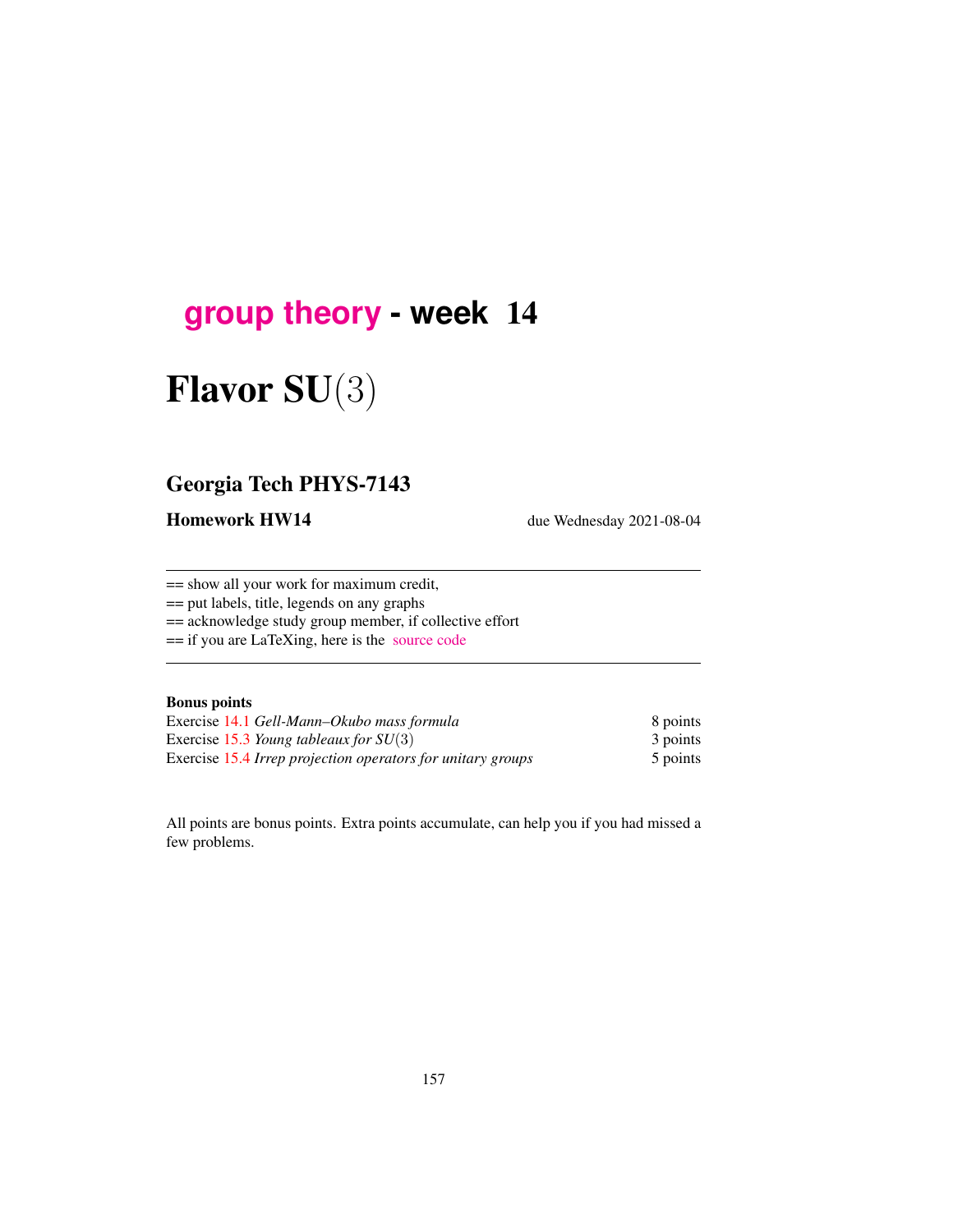

<span id="page-1-0"></span>Figure 14.1: A lattice gauge theory calculation of the light QCD spectrum. Horizontal lines and bands are the experimental values with their decay widths. The  $\pi$ , K and and Ξ have no error bars because they are used to set the light and strange quark masses and the overall scale respectively. From [Scholarpedia.](http://www.scholarpedia.org/article/Lattice_gauge_theories)

#### 2021-07-22 Predrag Lecture 27 Flavor  $SU(3)$

- (Unedited 1:26:11 h) *Gell-Mann–Okubo mass formula.* Pions and kaons fit into an  $SU(3)$  octet, but the strange mesons masses are much larger, breaking the symmetry  $SU(3) \rightarrow SU(2) \times U(1)$ . That leads to a Gell-Mann – Okubo parameterfree constraints on various masses, which were verified to high accuracy, and lead to predictions of masses for yet undiscovered particles.
- Gutkin notes, [Lect. 11](http://birdtracks.eu/course3/groups.pdf#chapter.11) *Strong interactions: flavor SU*(3). Heisenberg isospin SU(2). Gell-Mann flavor SU(3). Gell-Mann-Okubo mass formula.

The [Gell-Mann-](https://www.nytimes.com/2019/05/24/obituaries/murray-gell-mann-died-.html)Okubo mass sum rules  $\begin{bmatrix} 1, 2, 4 \end{bmatrix}$  $\begin{bmatrix} 1, 2, 4 \end{bmatrix}$  $\begin{bmatrix} 1, 2, 4 \end{bmatrix}$  are an easy consequence of the approximate SU(3) flavor symmetry. Determination of quark masses is much harder they are parameters of the standard model, determined by optimizing the spectrum of particle masses obtained by lattice QCD calculations as compared to the experimental baryon and meson masses. The best determination of the mass spectrum as of 2012 is given in figure [14.1.](#page-1-0) Up, down quarks are about 3 and 6 MeV, respectively, with strange quark mass about 100 MeV, all with large error brackets. As of 2021, I have not found an update to figure [14.1,](#page-1-0) but the latest on the subject can probably be traced in Georg von Hippel's [latticeqcd.blogspot.com.](http://latticeqcd.blogspot.com/)

#### 14.1 Isotropic quantum harmonic oscillator

One of the "hidden" quantum symmetries is the  $SU(3)$  of the 3D isotropic quantum harmonic oscillator. Murgan and Zender [\[3\]](#page-2-4) *Energy eigenvalues of the three-dimensional quantum harmonic oscillator from SU(3) cubic Casimir operator* is a nice pedagogical intro to this  $SU(3)$ . Would prefer no explicit irreps (see www.birdtracks.eu) but working this out is a good (but long) exercise.